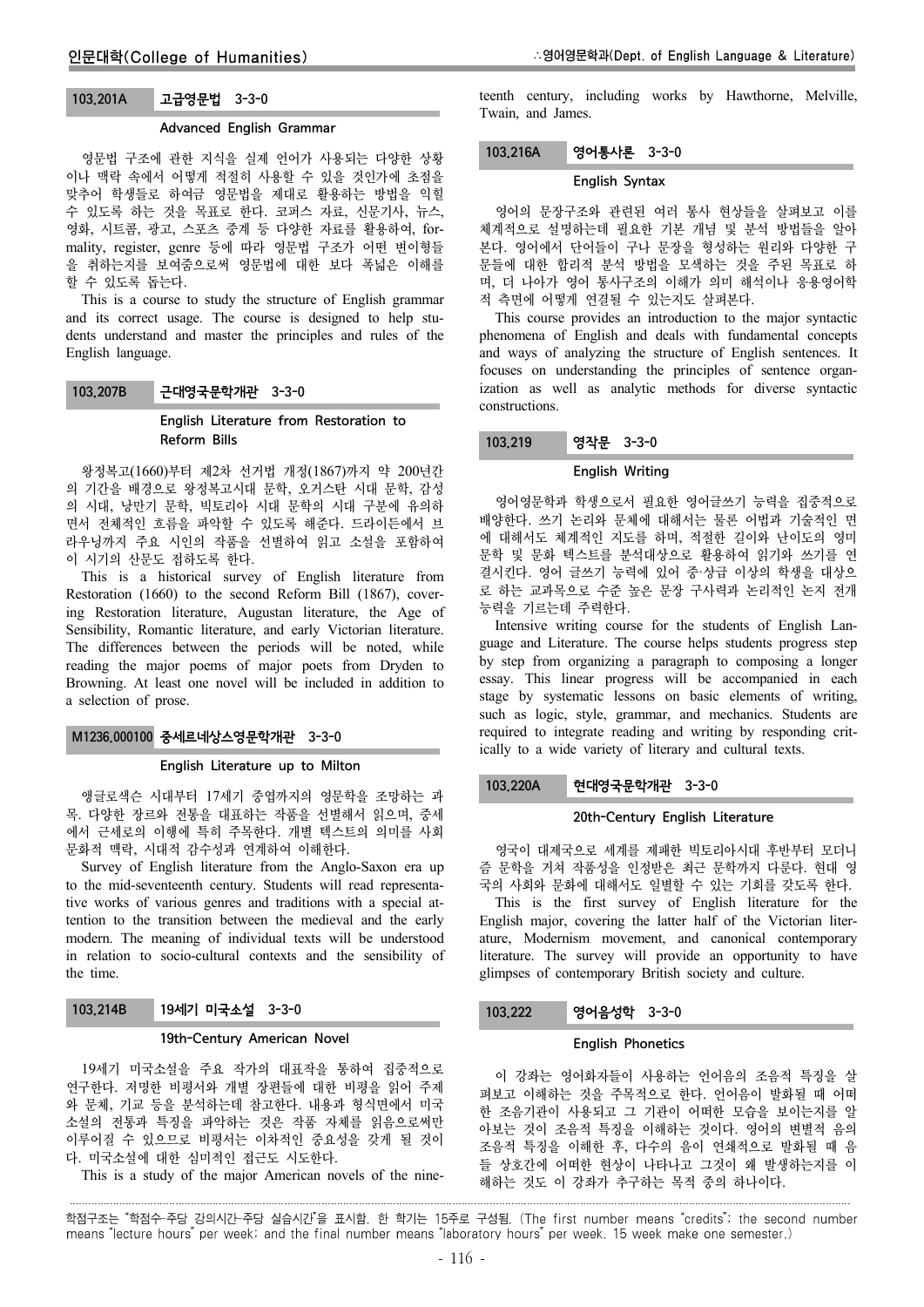This course aims at exploring the physiological and articulatory characteristics of speech sounds made by English native speakers. The articulatorily-oriented exploration of speech sounds includes a comprehensive understanding of the physiological aspects of articulators which are employed in making speech sounds. Another goal of this course is to understand a variety of dynamic phenomena which English speakers can find important when producing a sequence of sounds in a natural way.

## 103.223 영어와 사회 3-3-0

#### English and Society

이 과목에서는 영어를 사회언어학적 관점으로 관찰하는 데 필 요한 기본 용어 및 개념들을 알아보고 국가별 표준어, 지역방언, 사회적 방언, 레지스터 등을 포함하는 다양한 형태의 영어 변이형 들을 탐구해 본다. 아울러 영어가 지구화 시대에 영어를 제 2 언 어 혹은 외국어로 배우고 사용하는 국가들의 사회, 문화, 언어에 영어가 끼치는 영향에 대해서도 살펴본다.

This course provides an introduction to contemporary approaches to the study of the varieties of the English language observed across nations, regions, social groups, and contexts. The two major goals of the course are: (a) to illustrate the concepts of sociolinguistics that are essential to studying the expansion and resulting diversity of English and (b) to examine the social, cultural, and linguistic impact of English in countries where English is taught and used as a second or foreign language.

### 103.225 영어담화분석 3-3-0

#### English Discourse Analysis

응용언어학의 한 분야인 담화분석에 대해 소개하고 대화분석, 상호작용적 사회언어학, 비판적 담화분석 등 담화분석의 제반 이 론 및 분석방법론을 살펴본다. 아울러 이들 방법론을 이용하여 다 양한 장르의 영어 담화를 분석해 봄으로써 구체적 상황 맥락에서 의 영어의 사용에 대한 이해를 돕고 언어의 기능을 분석하는 능력 을 높인다.

This course introduces discourse analysis and various methodologies used in discourse analysis, including conversation analysis, interactional sociolinguistics, and critical discourse analysis. Students will learn how to analyze English discourse in various genres, which will help them to understand language functions and actual uses of English in context.

#### 103.226 낭만주의 영시 3-3-0

### English Romantic Poetry

낭만시대의 시를 프랑스혁명과 산업혁명의 맥락에서 선별적으로 읽는다. 블래이크, 워즈워스, 코울리지, 바이런, 셸리, 키이츠와 같 은 시인들을 다루며, 테니슨, 브라우닝, 아놀드와 같은 빅토리아시 대의 시인들도 함께 다룰 수 있다.

Selective reading of Romantic poetry against the backdrop of the French Revolution and the Industrial Revolution. The list of poets may include Blake, Wordsworth, Coleridge, Byron, Shelley, and Keats. Victorian poets such as Tennyson, Browning and Arnold can be studied as well.

## 103.306B 근대미국문학개관 3-3-0

### American Literature up to 1900

식민지 시대 초기부터 19세기 말까지의 미국문학을 개관하는 과목으로, 여러 장르에 걸쳐 주요 작가들이 미국문학 전통에 어떻 게 기여했는지 살펴본다. 프랭클린, 호손, 에머슨, 멜빌, 휘트먼, 포우와 트웨인 등과 그동안 중요하게 취급되지 않은 작가들을 대 비함으로써 미국 문학사에 대한 이해를 넓힌다.

This course is the first half of the survey of American literature and literary history, covering writings by American writers from the early colonial period to late 19th-century. We will examine how the authors contributed to the American literary tradition by reading a wide range of writers and genres. Authors will range from canonical writers such as Franklin, Hawthorne, Emerson, Melville, Whitman, Poe and Twain, as well as lesser known writers such as Bradstreet, Rowlandson and Equiano. By putting the canonical texts together with texts that have been considered to be marginal, we will attempt to gain a broader understanding of American literary history.

## 103.320 영어발달사 3-3-0

#### History of English Language

영어의 변천 과정을 인구어에서부터 시작하여 고대영어, 중세 영어, 근대영어에 이르는 시기를 대상으로 영어의 내적 역사-음 운구조, 철자체계, 굴절체계, 통사구조, 의미-의 관점에서 다룬 다. 언어변화는 필연적으로 외적 변화와 연결되어 있으므로 영어 에서의 변화를 다루는 과정에서도 해당시기에 일어난 역사적인 사 건들과 언어변화의 상관관계를 살핀다. 또한 시기별로 일어난 변 화에 대한 이해와 더불어 변화의 원인, 양상, 방향에 대해서도 논 의한다.

This is an introduction to the historical development of English language, examining both its intrinsic, such as sounds, vocabulary, grammar, lexicon and extrinsic history, including social, political and intellectual forces that have influenced the language.

### 103.325 셰익스피어 3-3-0

#### Shakespeare

셰익스피어의 희곡을 집중적으로 강독한다. 오늘의 영어와 상이 한 어법. 단어와 어귀의 의미를 정확하게 파악하고, 극적 아이러니 와 심상 등 여러 가지 시적 요소와 플롯, 주제, 성격 등 여러 가 지 극적 요소들의 분석을 통해서 셰익스피어의 극예술을 올바르게 이해하고 감상하도록 유의한다.

This course studies selected plays of Shakespeare. Students will closely examine its language, plot and dramatic effects.

### 103.326B 18ㆍ19세기 영국소설 3-3-0

### 18th- and 19th-Century English Novel

디포에서부터 제인 오스틴에 이르는 18세기 영국소설을 주요 작가의 대표적인 작품을 읽음으로써 살펴본다. 또한 스콧에서 하 디에 걸친 영국소설의 발전과정을 개관하며 주요 작가들의 작품 중 몇 편을 중점적으로 분석함으로써 구체적인 논의가 진행되도록 한다. 또한 보다 총체적인 이해를 위해서는 작품뿐만 아니라 그 작가의 시대적 배경과 전기적 사실 등 작품 외적인 자료들도 취급 할 수 있다.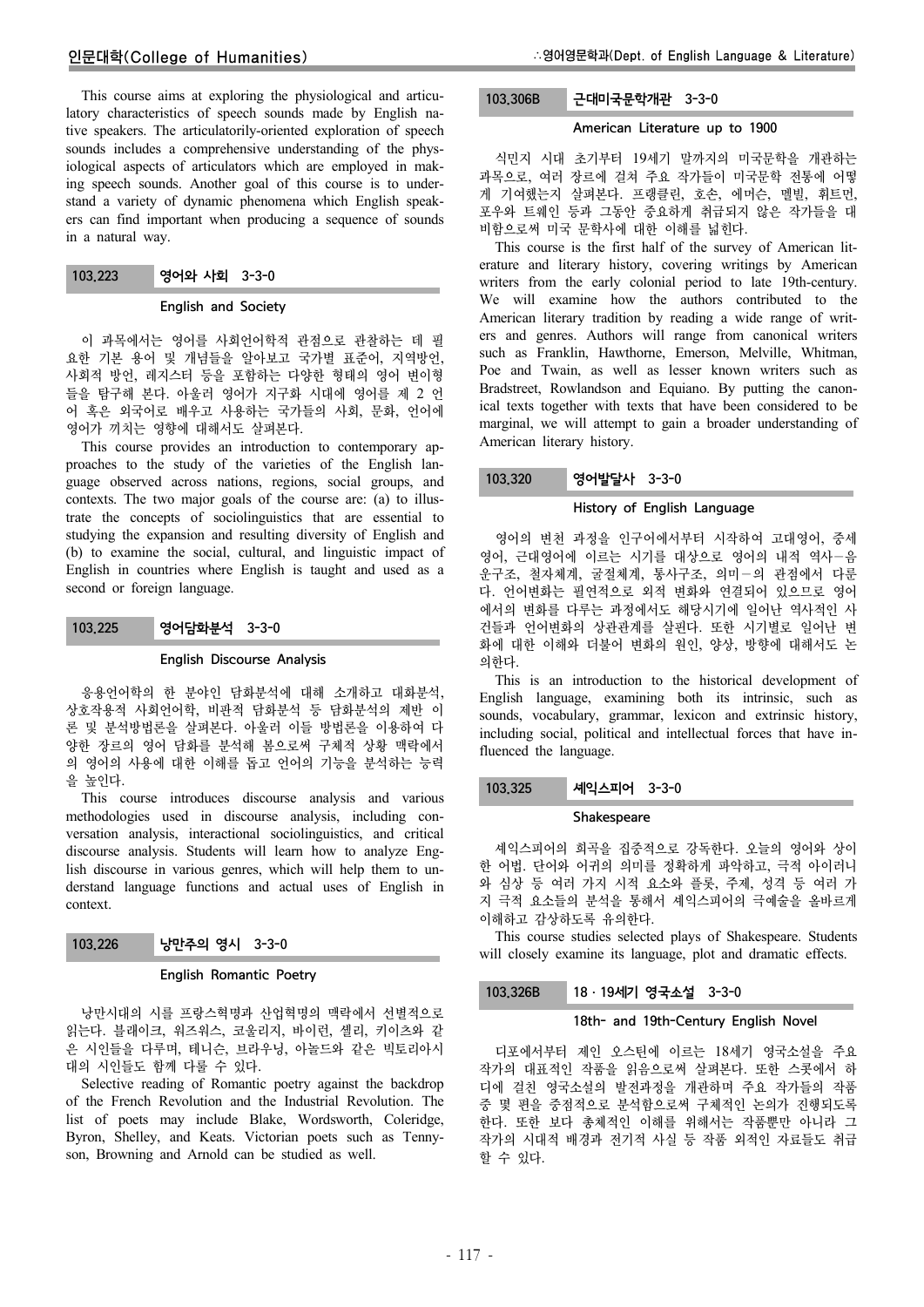This is a study of the major British novels of the eighteenth and nineteenth century, including works by Defoe, Jane Austen, Scott, and Hardy.

### 103.331 영미문학특강 3-3-0

#### Topics in English and American Literature

영어영문학과의 전공분야와 연관된 주제를 매 학기 강의한다. 학생들은 영어 토론 및 작문을 통해 수준 높은 영어구사능력을 갖 추고 동시에 특정한 주제를 깊이 있게 탐구함으로써 전공에 대한 소양을 높인다. 강의주제는 매 학기 다르며, 문학은 물론 영어권 지역의 문화와 역사 등을 포괄할 수 있다. 수업은 토론과 작문을 중심으로 이루어진다.

This course will be taught by foreign instructors. The topics dealt with in the course may vary every semester: instructors will select from a wide variety of topics in English and American literature, history, and culture. The discussion will be conducted in English, and likewise, the papers will have to be written in English. Students taking this course will be able to enhance their competence in English as well as to acquire knowledge in their major field.

### 103.334A 20세기 영국소설 3-3-0

## 20th-Century English Novel

20세기 이후 현대 영국소설의 주요 작품을 선별하여 읽는다. 20세기 전반 모더니즘 문학의 전체적 흐름을 파악하는 동시에 제 2차 세계대전 이후 영국소설의 변화된 문학적 감수성과 형식, 주 제, 문화적 맥락을 이해하도록 한다. 최근 영미 외의 영어권에서 축적된 소설적 성과 또한 점검한다.

Selective reading of the English novels from the beginning of the twentieth century to the present. A comparative understanding of major Modernist and Postmodernist works will be among the main objectives, but the recent achievements of the Anglophonic authors outside the United Kingdom and the United States may also be examined.

### 103.335A 20세기 미국소설 3-3-0

#### 20th-Century American Novel

20세기 이후 현대 미국소설의 주요 작품을 선별하여 읽는다. 20세기 전반 모더니즘 문학의 전체적 흐름을 파악하는 동시에 제 2차 세계대전 이후 미국소설의 변화된 문학적 감수성과 형식, 주 제, 문화적 맥락을 이해한다. 흑인문학을 비롯한 소수민족문학의 소설적 성과 또한 점검한다.

Selective reading of the American novels from the beginning of the twentieth century to the present. A comparative understanding of major Modernist and Postmodernist works will be among the main objectives, but the achievements of the minority authors including the African-American and Asian-American novelists may also be examined.

### 103.337 현대영미희곡 3-3-0

#### Modern English and American Drama

19세기 말 이후 오늘에 이르기까지 영국과 미국의 희곡문학을 조망한다. 특히 입센 이후 현대희곡의 주요 경향 및 형식 실험에 주목한다. 시대별로 주요작품을 선별하여 정독함으로써 현대희곡 의 큰 흐름을 파악하는 동시에 개별 작품에 대한 깊이 있는 이해 를 도모한다.

Overview of English and American drama from the late nineteenth century to the present. The main focus will be on major dramatic movements and experiments after Henrik Ibsen. A sound understanding of individual works will be emphasized along with the acquisition of broad historical perspectives.

#### 103.338A 현대미국문학개관 3-3-0

### 20th-Century American Literature

20세기에서 현재까지 미국문학을 개관하는 과목으로 이 시기의 역사적, 사회적, 문화적 문맥에서 대표적인 문학 작품을 자세히 읽 는 것을 목표로 한다. 포크너, 피제랄드, 윌리엄즈, 프로스트 등 정전에 속해 있는 작가들은 물론 모리슨이나 이창래처럼 최근에 문학적 명성을 얻은 작가들의 작품도 읽도록 한다.

This course is the second half of the survey of American literature and literary history, covering writings from early 1900's to the present. The focus of this course will be a close reading of representative texts, while examining the historical, social and cultural contexts of the period. Also, in reading selected fiction, prose, drama, and poetry, we will attempt to understand how the canon of American literature has changed in recent times. Selections will include the great classical texts by writers such as Faulkner, Fitzgerald, Williams, Frost as well as well as works which have recently been incorporated into the canon, including Morrison and Chang-rae Lee.

## 103.339 영어의미론 3-3-0

#### English Semantics

영어표현의 의미와 실제 상황에서의 용법을 살펴보면서 영어 의미론과 화용론의 주요 개념과 연구방법들을 소개한다. 어휘의미, 의미합성, 의미역할, 비유, 지시, 추론, 전제, 정보구조 등과 관련 되는 다양한 영어자료를 분석해 봄으로써 영어의 의미 해석과 인 간의 인지에 대한 깊이있는 이해에 도달하는 것을 목표로 한다.

This course introduces major concepts and theoretical approaches to English semantics and pragmatics, aiming to provide a deep understanding of the semantic interpretation of English and the cognitive processes involved in linguistic meaning and usage. Topics include lexical meaning, figurative meaning, meaning composition, reference, conversational implicature, presupposition, and Information Structure.

## 103.340 코퍼스 영어학 3-3-0

### English Corpus Linguistics

이 과목에서는 전산 코퍼스에 기반한 영어 연구 이론, 연구 방 법, 응용 기술 등을 습득한다. 코퍼스를 활용한 언어 분석의 기초 를 익히고, 영어학 연구 제 분야에서 필요로 하는 영어 자료 관찰 및 분석 기술을 습득하고, 코퍼스 자료를 활용한 영어학 및 영어 교육 관련 논문을 읽는다. 컴퓨터로 영어 코퍼스를 언어학적으로 분석하고 연구하는 능력을 함양하여 궁극적으로 학부 졸업 논문 수준의 연구 논문을 완성하는 것을 목표로 한다.

This course is an introduction to the use of corpora in the description and analysis of English. It introduces students to the theoretical background, basic methodology, and analytic skills of English corpus linguistics. This course has three objectives: 1) to help students acquire language analysis skills, 2) to help students learn to read academic papers in English (corpus) linguistics based on corpus data, 3) to have students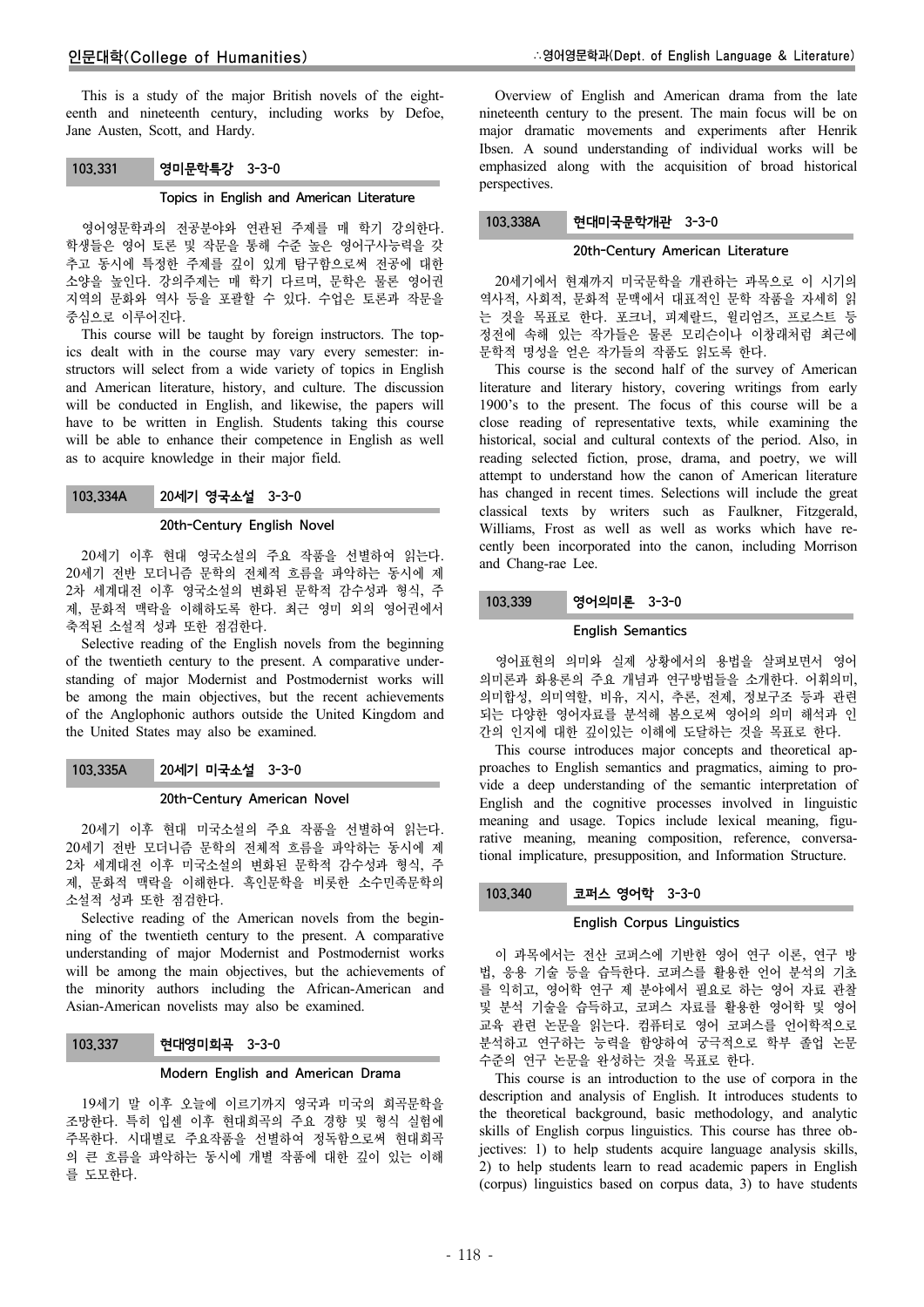write a research paper meeting the standards of what is called a graduation paper.

# 103.341A 중세영문학 3-3-0

### Medieval English Literature

앵글로색슨 시대에서 15세기 말까지의 중세영문학과 유럽문학 고전들을 선별해서 읽는다. 중세 텍스트, 장르, 주제, 기법 등이 현대문학과 대중매체에서 번안되고 변용되는 양상 또한 살펴볼 수 있다.

This course offers a selective reading of medieval English and European literature from the Anglo-Saxton Period through the end of the fifteenth century. The scope of the course may be expanded to include modern literary and popular adaptations and transformations of medieval texts, genres, themes, and techniques.

## 103.342 르네상스 희곡 3-3-0

#### English Renaissance Drama

셰익스피어를 제외한 16 ․ 17세기 영국 희곡의 고전들을 선별해 서 읽는다. 중세 말기와 왕정복고기의 희곡을 포함할 수도 있다. 개별 작가 ․ 작품과 사회문화적인 맥락에 대한 균형 잡힌 이해를 도모한다.

This course offers a selective reading of Elizabethan and Jacobean dramatists excluding Shakespeare. The historical period may be extended to cover late medieval and/or Restoration drama. Emphasis will be given to a balanced understanding of both individual authors/texts and socio-cultural contexts.

### 103.343 르네상스 영시 3-3-0

### English Renaissance Poetry

16세기 초에서 17세기 중반까지의 영국시 고전들을 선별해서 읽는다. 중세 말기의 작품 또한 포함할 수 있다. 와이엇, 스펜서, 시드니, 셰익스피어, 던, 존슨, 허버트, 마블, 밀턴 등의 시인들을 다룰 수 있다.

This course offers a selective reading of English poetry from the early sixteenth century to the mid-seventeenth century. The historical period may be extended to cover late medieval poetry. Authors may include Wyatt, Spenser, Sidney, Shakespeare, Donne, Jonson, Herbert, Marvell, and Milton.

### 103.344 17 · 18세기 영시 3-3-0

### 17th- and 18th-Century English Poetry

17세기 중반부터 18세기말까지의 영국시를 선별하여 읽는다. 밀턴 이후 영국시 전통이 어떻게 발달하였는지 정치, 사회문화적 맥락과 연결해서 고찰하면서 서사시, 영웅시, 풍자시, 발라드, 풍경 시 등의 장르가 이 시기에 어떻게 발달하였는지에 대한 문학사적 이해를 도모한다. 아울러 18세기 영국시 전통이 초기 낭만주의와 어떻게 연결되었는지를 다룬다. 밀턴, 드라이든, 포우프, 스위프트, 게이, 존슨, 그레이 등의 작품을 선별하여 읽을 수 있다.

This course covers English poetry from the mid-seventeenth to the late eighteenth century, beginning with Milton and ending with the pre-romantic poetry of the late eighteenth century. Special attention will be given to the development of different poetic genres such as epic and heroic poetry, satire, ballad, and landscape poetry. Writers may include Milton, Dryden, Pope, Swift, Gay, Johnson and Gray.

### 103.345 현대영미시 3-3-0

### Modern English and American Poetry

19세기 후반에 등장한 현대시의 선구자들을 비롯하여 20세기의 주요 영미시인들, 특히 모더니스트 시인들을 중점적으로 읽는다. 20세기 중반의 시인들과 20세기 후반의 다양한 유파의 시인들을 다룰 수도 있다.

In-depth exploration of major twentieth-century English and American Modernist poets, along with their nineteenthcentury precursors. Readings may include mid-century poets and diverse schools of poetry in the second half of the twentieth century.

### 103.346 응용영어학연습 3-3-0

### Topics in Applied English Linguistics

이 과목은 응용영어학 분야 중 특정분야를 선택하여 집중적으 로 다룬다. 선정된 분야의 기본적인 개념, 분석방법 및 핵심이슈에 대해 배우고 이를 토대로 영어와 관련된 다양한 현상을 분석하는 데 초점을 맞춘다. This course is designed for students who wish to broaden and deepen their knowledge about the field of applied linguistics. Selecting one specific area in applied linguistics, this course will guide students to learn major issues and methodologies that have drawn applied linguists' interest and attention and focus on exploring various phenomena in English.

### 103.404 미국시 3-3-0

#### American Poetry

17세기 식민지 시대로부터 현대에 이르기까지의 주요 시인들의 작품을 광범하게 읽고 미국시의 특성과 그 전통을 포괄적으로 이 해한다. 동시대의 주요 영국시와의 비교연구, 그리고 미국시와 미 국적 현실과의 관련 연구 역시 이 과목의 중요한 한 부분을 이룰 것이다. 브라이언트, 포우, 에머슨, 휘트먼, 디킨슨, 로빈슨, 프로스 트, 샌드벅, 크레인, 윌리엄스, 스티븐스, 파운드, 휴즈 등을 주로 다룬다.

This course engages students in the readings of the major American poets.

### 103.407 영미문학비평 3-3-0

#### English and American Literary Criticism

영미비평 전반에 대한 이해를 목표로 한다. 대표적인 비평문들 을 선택해 읽음으로써, 시드니 이후 현대에 이르기까지 영국비평 의 중요한 흐름들을 개관하고 문화사의 문맥에 놓는다. 미국비평 은 포우에서 시작하여 신비평에 이르는 과정과 신비평 이후의 경 향까지를 살핀다. 영국 미국 모두 사회의 변천과의 비교 속에서 비평의 구조를 탐색한다.

This course provides an introduction to literary criticism and includes the work of Poe and Sidney. It also discusses current trends in literary criticism.